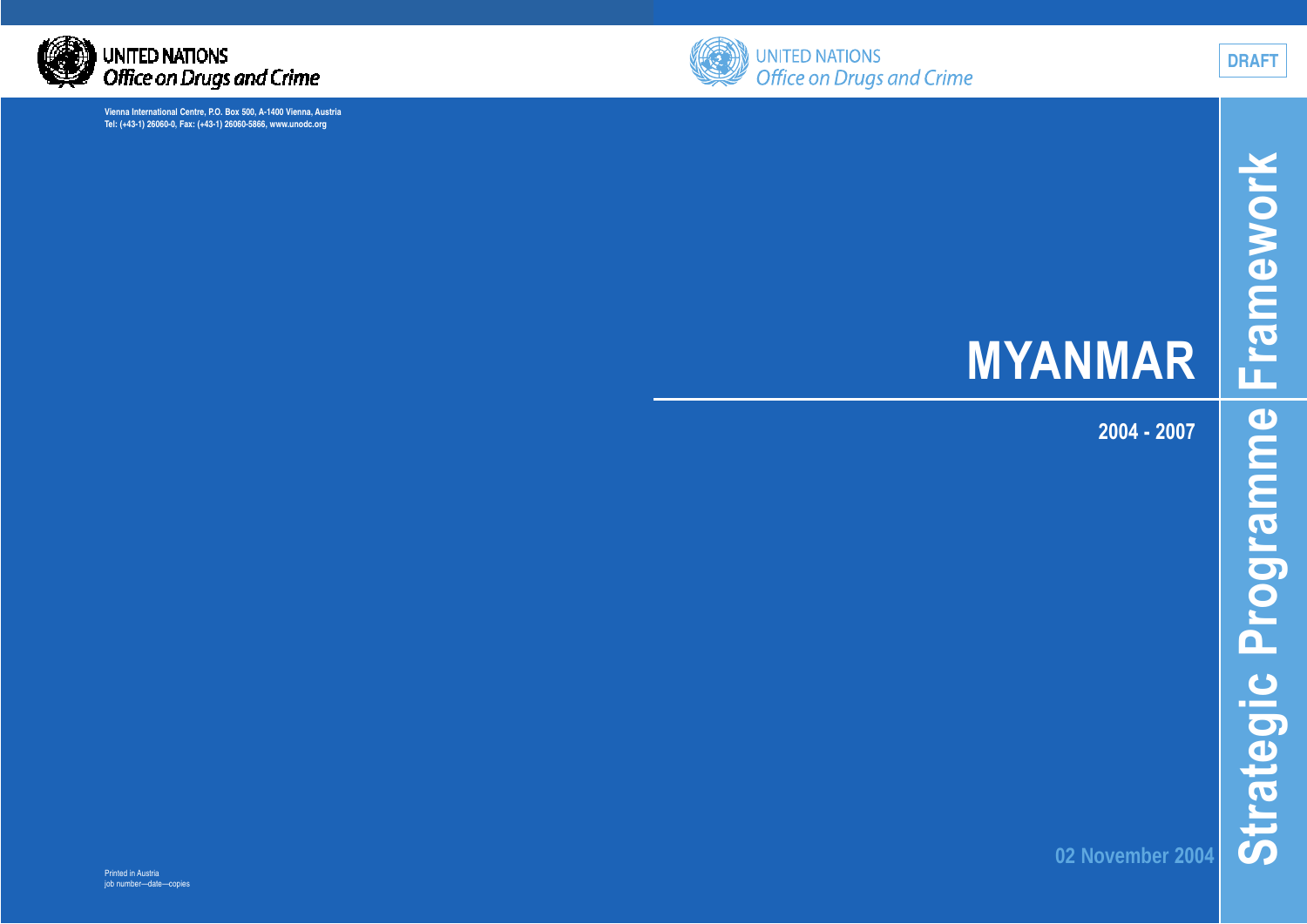The United Nations Office on Drugs and Crime (formerly the Office for Drug Control and Crime Prevention) was set up in 1997, combining the United Nations Centre for International Crime Prevention and the United Nations International Drug Control Programme. It was established by the Secretary-General of the United Nations to enable the Organization to focus and enhance its capacity to address the interrelated issues of drug control, crime prevention and international terrorism in all its forms. The mandate of the Office derives from several conventions and General Assembly resolutions, and the Office's technical cooperation programme aims to help improve the capacity of Governments to execute those international commitments. The Office is headed by an Executive Director, appointed by the Secretary-General, and is co-located with the United Nations Office at Vienna, of which the Executive Director also serves as the Director-General.

This document has not been formally edited. It is not an official document of the United Nations. The designations employed do not imply the expression of any opinion whatsoever on the part of the United **Nations** 

Elaborated by: Jean-Luc Lemahieu, UNODC Representative, Myanmar Nikolas Win Myint, Consultant Lars Pedersen, Programme Management Officer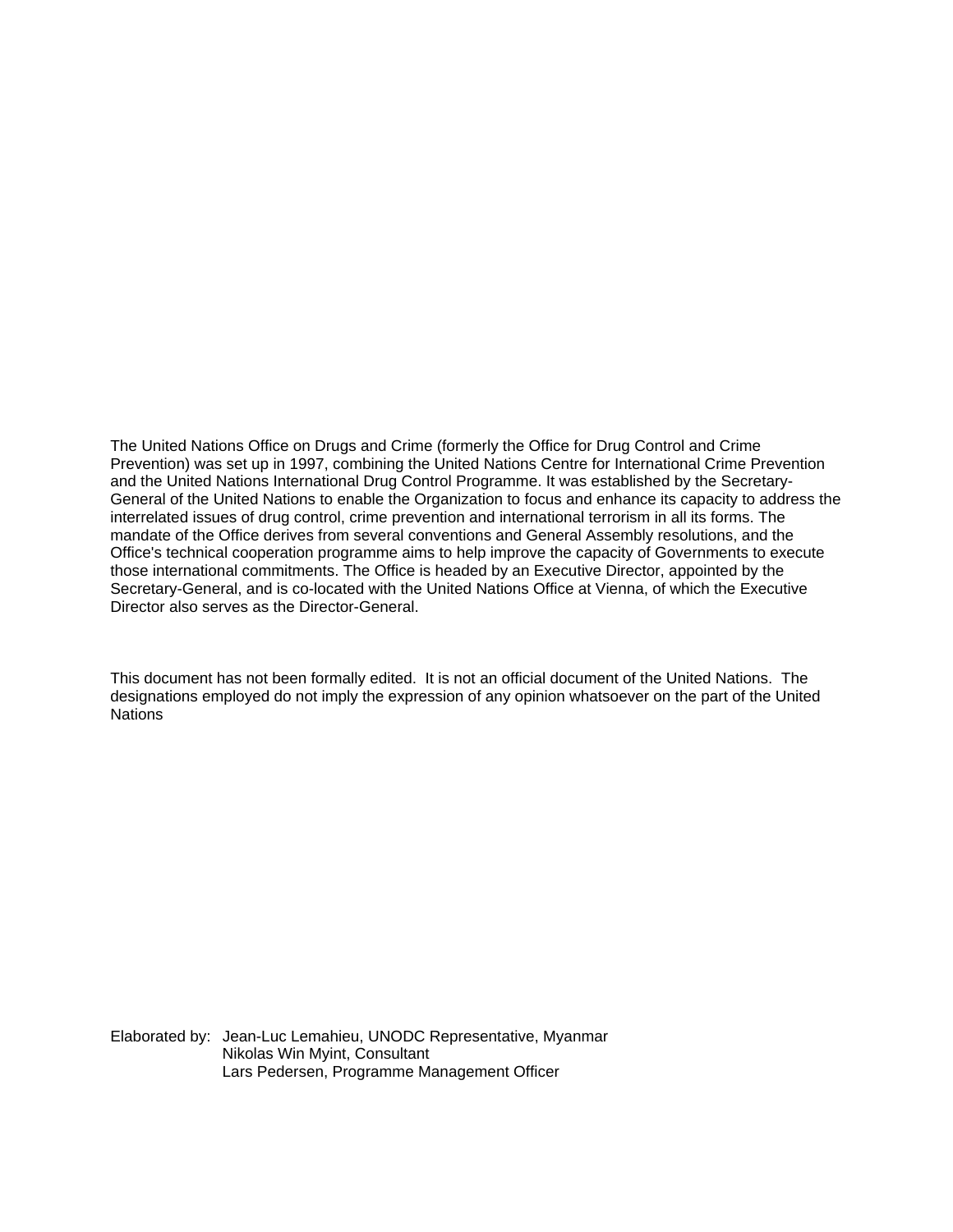# **I. PRIORITY PROBLEMS**

# **A. Substantive problems and driving factors**

**1: Extensive cultivation of illicit opium and related opium abuse:** Myanmar is the second largest illicit opium producer in the world after Afghanistan, with its potential 2003 opium production of 810 tons accounting for 17% of total global opium production. Cultivation is closely linked to poverty: opium is cultivated primarily to generate cash to offset food deficits and to buy clothing and medicine. In the absence of medical care, opium is also widely used as a substitute for medicine, fuelling addiction among the local population. However, opium cultivation has declined significantly in the recent past, with statistics showing a 62% decrease in the area under opium cultivation from 1996 to 2003. About 90% of Myanmar's opium is grown in the Shan State, much of it in the mountainous, inaccessible areas under the control of ethnic minority groups, where opium historically has fuelled warfare between ethnic minorities and the central government in Yangon. Ceasefire agreements reached between these groups and the central government over the past 15 years have brought peace to the region and made drug control and alternative development possible, enabling dramatic reductions in opium cultivation. Within the Shan State opium cultivation is particularly widespread in the Wa and Kokang regions. In 2003, the Wa accounted for about 42.3% (343 tons) of Myanmar's total opium production, the Kokang for about 5.6% (46 tons).

**2: Escalating spread of HIV/AIDS due to heroin abuse:** The UN Reference Group on HIV/AIDS prevention and care among IDUs and in prison settings, estimates the number of IDUs in Myanmar at 195,000, with HIV prevalence at 37 – 63 %. About 30% of all new HIV/AIDS infections in Myanmar are attributed to injecting drug use. UNAIDS estimates that between 170,000 and 620,000 people are infected with HIV in Myanmar. HIV/AIDS prevalence is particularly high in areas with highly mobile populations – especially seasonal gem mining areas and major transportation hubs. In this respect, the area ranging from Myitkyina in the Kachin State to Lashio in the northern Shan State is particularly vulnerable.

**3: Trafficking in human beings:** Trafficking in human beings appears to be on the increase, partly a result of poor information and awareness of its dangers among the at-risk population, but also because of the bleak job prospects and economic hardships facing much of the population. Although not exclusively, especially young women are trafficked, primarily to China and Thailand. Many victims are trafficked for the purpose of sexual exploitation, rendering them particularly vulnerable to HIV/AIDS. Regional and domestic legal structures offer few protections to victims.

**4: Extensive production and trafficking of heroin and Amphetamine-Type Stimulants (ATS):** Due to the large availability of opium, Myanmar is the main producer country of heroin in South East Asia, with most heroin laboratories located in the Shan State near the borders of Thailand and China. Myanmar is also a main source country of methamphetamines and is experiencing an increasing production of ATS, which is less dependent on weather conditions, cheaper to manufacture, and easier to conceal than opium. Cross-border trafficking networks play a significant role in the smuggling of incoming precursor chemicals and outgoing illicit drugs across porous borders.

# **B. Political and institutional constraints**

**1: Limited government capacity for sustainable opium elimination.** The commitment to elimination of opium production is very strong among the government and local authorities with whom responsibility for implementation rests. However, since sustainable opium elimination requires alternative livelihoods for farmers, a certain institutional capacity at village and district/township levels is needed to develop economic alternatives. This capacity is severely underdeveloped. As a result, the lack of resources and of technical knowledge among the local authorities threatens to turn poppy eradication efforts into a humanitarian crisis and open the door to human rights abuses in the process, ultimately endangering the sustainability of substitution programmes.

**2: Lack of data and information.** Lack of information systems and poor information on the real scale of illicit drug cultivation and manufacturing, drug abuse and the related spread of HIV/AIDS hamper the effectiveness of government efforts. It constrains the government's ability to assess the drug situation in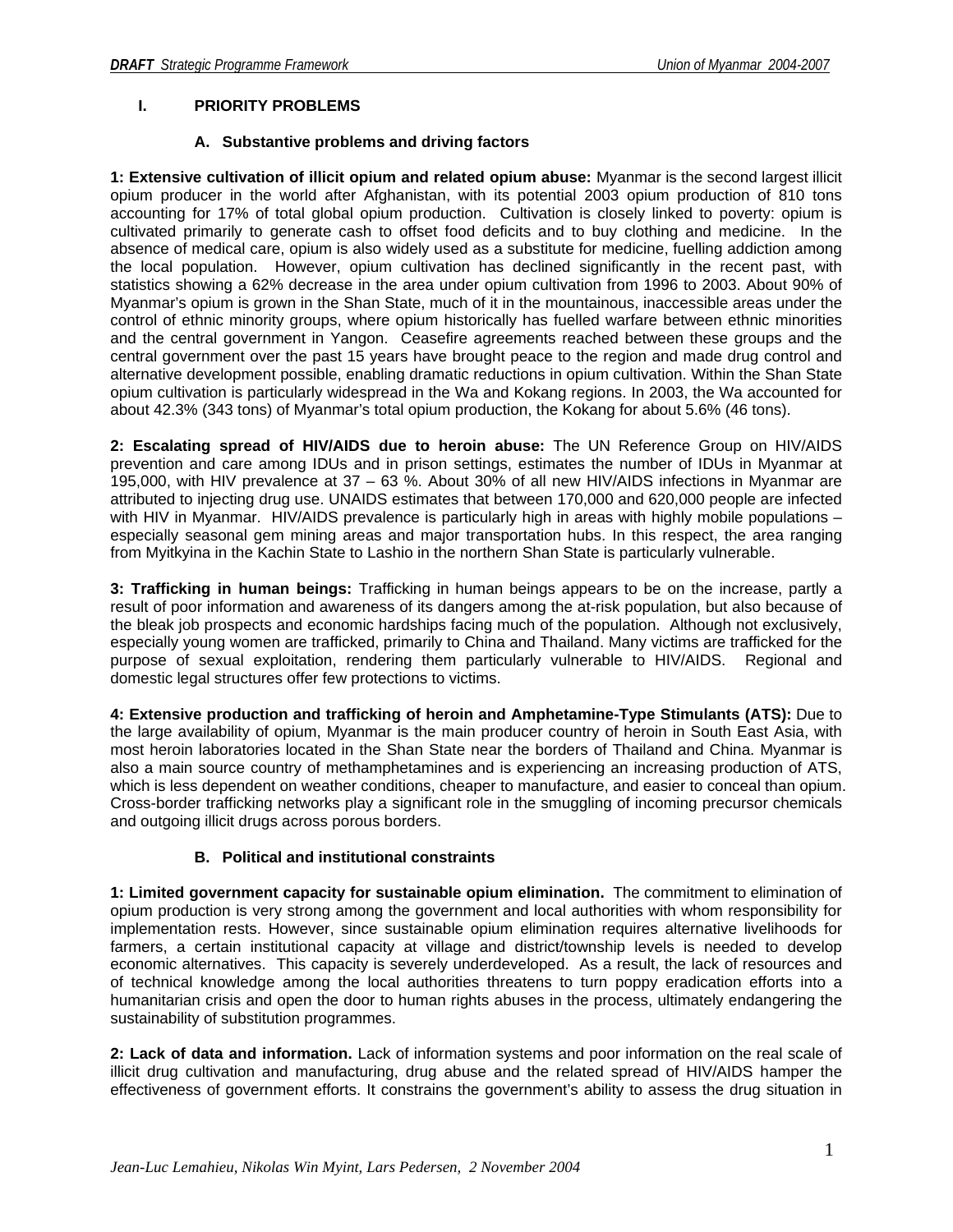the country, monitor and evaluate progress, and create and implement appropriate nation-wide programmes.

**3: Rigid legal framework.** The current national legal framework treats drug abuse as a criminal, rather than a public health problem. Similarly, opium bans edicted by local authorities provide for tough measures against opium farmers, who are most often impoverished farmers lacking other alternatives to meet their basic needs. Such an approach fails to address the roots of drug production and abuse in Myanmar, and often deters those who need assistance the most from coming forward.

**4: Limited law enforcement capability and corruption.** Law enforcement officials, especially at the local level, have limited expertise in enforcement techniques and laws, especially in more complex areas such as money laundering and human trafficking. Judges and prosecutors have limited technical skills to implement new legal provisions in areas ranging from mutual legal assistance to money laundering and human trafficking. Moreover, salaries are low and the policy of self-reliance opens the door for crossborder corruption.

**5: Limited time window for interventions due to political fragility.** The opportunity for opium eradication may be lost if local governments become too weak as a result of poppy eradication and see their authority challenged by criminal networks.

**6: Political stalemate limits international assistance.** The continuing detention of Nobel laureate Aung San Suu Kyi and the exclusion of the main opposition party to the constitutional dialogue severely limits the willingness of donors to consider substantial amounts of technical cooperation to the country, focussing assistance on humanitarian aid on a limited scale.

# **II. STRATEGIC OBJECTIVES**

## **A. Strategic objectives**

**1: By 2014, to have eliminated or substantially reduced cultivation and production of illicit opium and related opium abuse.** In 1999, the Government formulated a 15-year plan for the elimination of opium. The target is a total elimination of opium cultivation in Myanmar by 2014. In 2003, opium was banned in the Kokang region. In 2005, an opium ban will go into effect in the Wa region. Meeting the basic needs of poppy farmers in the two regions and averting a humanitarian crisis following this ban in the absence of viable income alternatives will be the main challenge for UNODC in the planning period. To achieve this, partnerships with UN agencies, national and international NGOs and government departments need to be created. **By 2008, UNODC aims at having contributed to a sustainable elimination of opium in the Kokang and Wa Regions.**

**2: By 2008, to have reduced significantly the spread of HIV/AIDS through injecting drug use in targeted intervention areas.** The government has declared stopping the spread of HIV/AIDS one of its top national priorities. UNODC is working together with other UN agencies, government counterparts, and NGOs to achieve this goal.

**3: By 2008, to have started reducing trafficking in human beings from Myanmar.** In March 2004, Myanmar signed and ratified the Convention against Transnational Organized Crime as well as the Protocol on Trafficking in Persons. With support of UNODC, the government is currently drafting a new law against human trafficking. Increased law enforcement, protection of victims, and prevention of human trafficking would lead to a reduction in human trafficking by 2008.

In pursuing these objectives, UNODC will address or take into account the political and institutional constraints identified above.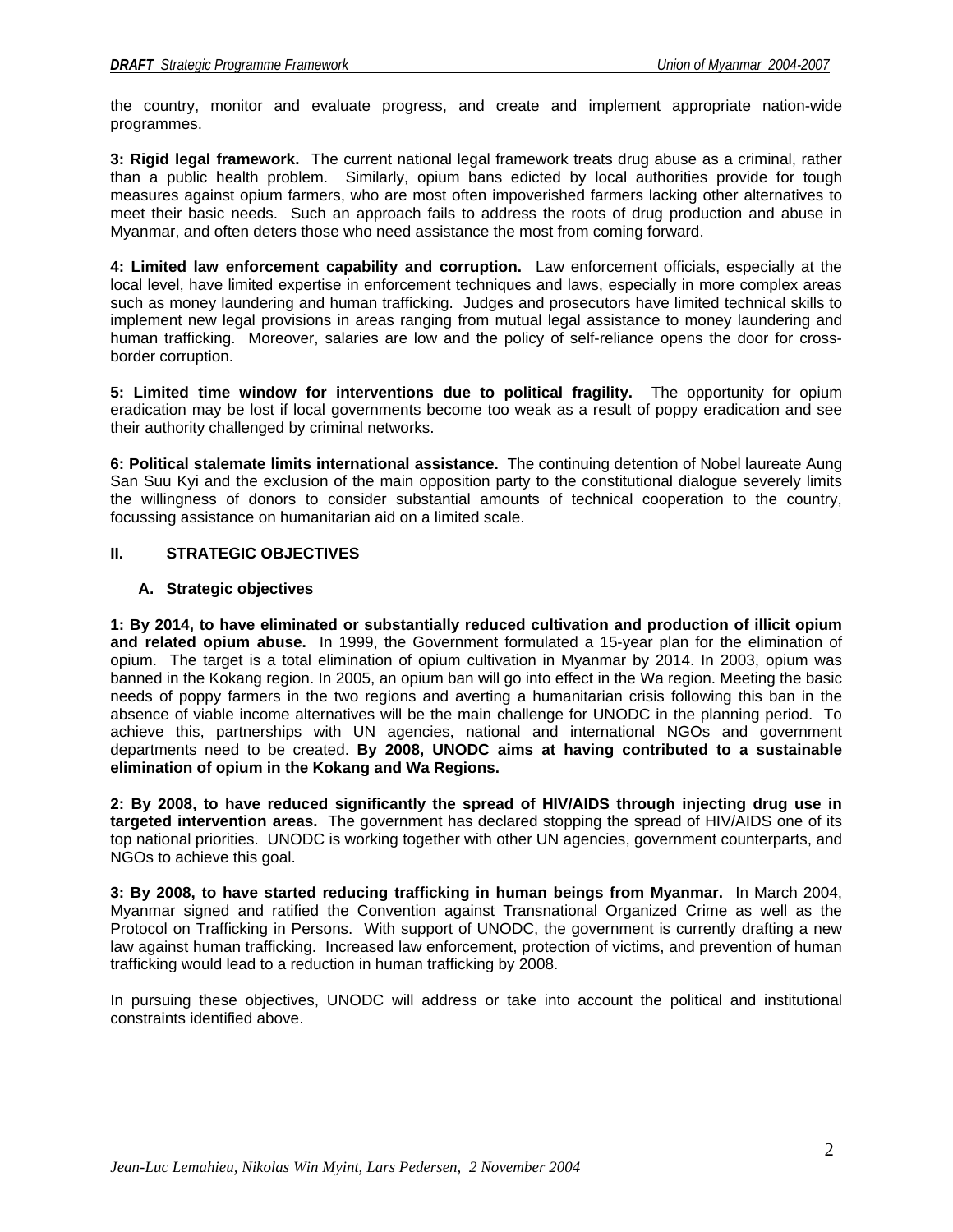# **B. Overall strategy**

The role of UNODC is to promote adherence by Myanmar to the drug, crime and terrorism conventions and protocols, and to assist in bringing about a level of technical capability in Myanmar to sufficiently meet the obligations under the conventions and related UN mandates. The main vehicles for this are advocacy and technical advice accompanied by supporting resources. UNODC has thus provided assistance to Myanmar in drafting legislation on anti-money laundering and mutual legal assistance, which came into effect in 2002 and 2004, respectively, and is providing support to the drafting of anti-human trafficking legislation.

UNODC aims to change the debate on drug policy from a traditional repressive focus with emphasis on top-down approaches, towards a participatory approach, developing and empowering local communities and strengthening civil society. Because current interventions are small compared to the scale of the priority problems in Myanmar, UNODC in all aspects of its work focuses on expanding expertise and assistance through partnerships with other UN agencies and non-governmental organizations (NGOs).

As the Government uses its law enforcement and judicial apparatus to suppress political dissent, UNODC is limiting and carefully targeting its operational assistance to these sectors to avoid unintentional support to political suppression. This severely reduces the possibilities to address manufacturing and trafficking of heroin and ATS. Therefore, a tangible UNODC objective has not been identified at the national level for this problem. Myanmar is, however, benefiting from UNODC support to counter illicit trafficking of drugs at the regional level. Given the transnational nature of Myanmar's drug and crime problems, UNODC works with the Myanmar government to strengthen regional agreements and mechanisms to enhance cooperation in law enforcement and alternative development. This includes the ACCORD Plan of Action, as well as support for the 1993 Greater Mekong Region MoU.

In the planning period (2004-2007), UNODC funds would be prioritised as follows: \$ 7.7 million towards achievement of objective 1 (eliminating opium cultivation and reducing opium abuse), \$ 1.6 million towards objective 2 (reducing the spread of drug related HIV/AIDS), and \$ 400,000 for objective 3 (reducing trafficking in human beings).

## **III. UNODC OPERATIONAL TARGETS 2004-2007**

Eighteen operational targets would be pursued by UNODC in the planning period. They are numbered consecutively below, identified by strategic objective and expected time of accomplishment.

#### **Objective 1: By 2014, to have eliminated or substantially reduced cultivation and production of illicit opium and related opium abuse.**

At the central government level, UNODC is assisting in developing the capacity to formulate, prepare, implement and monitor projects to eradicate opium poppy and reduce the abuse of opium. On an annual basis, UNODC together with the Government carries out a survey of the extent of opium cultivation. As part of this work, UNODC is supporting the ongoing strengthening of the Government survey capacity.

Through the UNODC Wa project, which has been in operation since 1998, UNODC has provided direct support for alternative development and food security in the Mong Pawk district of the Wa special region, where 2.3% of opium in the Wa Region is grown. To cover both the Kokang and Wa regions, a partnership has been established (the Kokang and Wa Initiative or KOWI) in which UN agencies, international and domestic non-governmental organizations, and the Japanese International Cooperation Agency (JICA) coordinate their efforts. The KOWI partners coordinate their assistance activities on the ground, share data, and provide each other with logistical assistance where feasible. UNODC in particular is using its long experience operating in this remote and inaccessible area of Shan State to facilitate the entrance of new partners to it.

During 2004, the Wa project will be expanded – in coordination with the KOWI partnership – to cover most of the Wa region. Activities will involve development of governance capacities within the Wa administration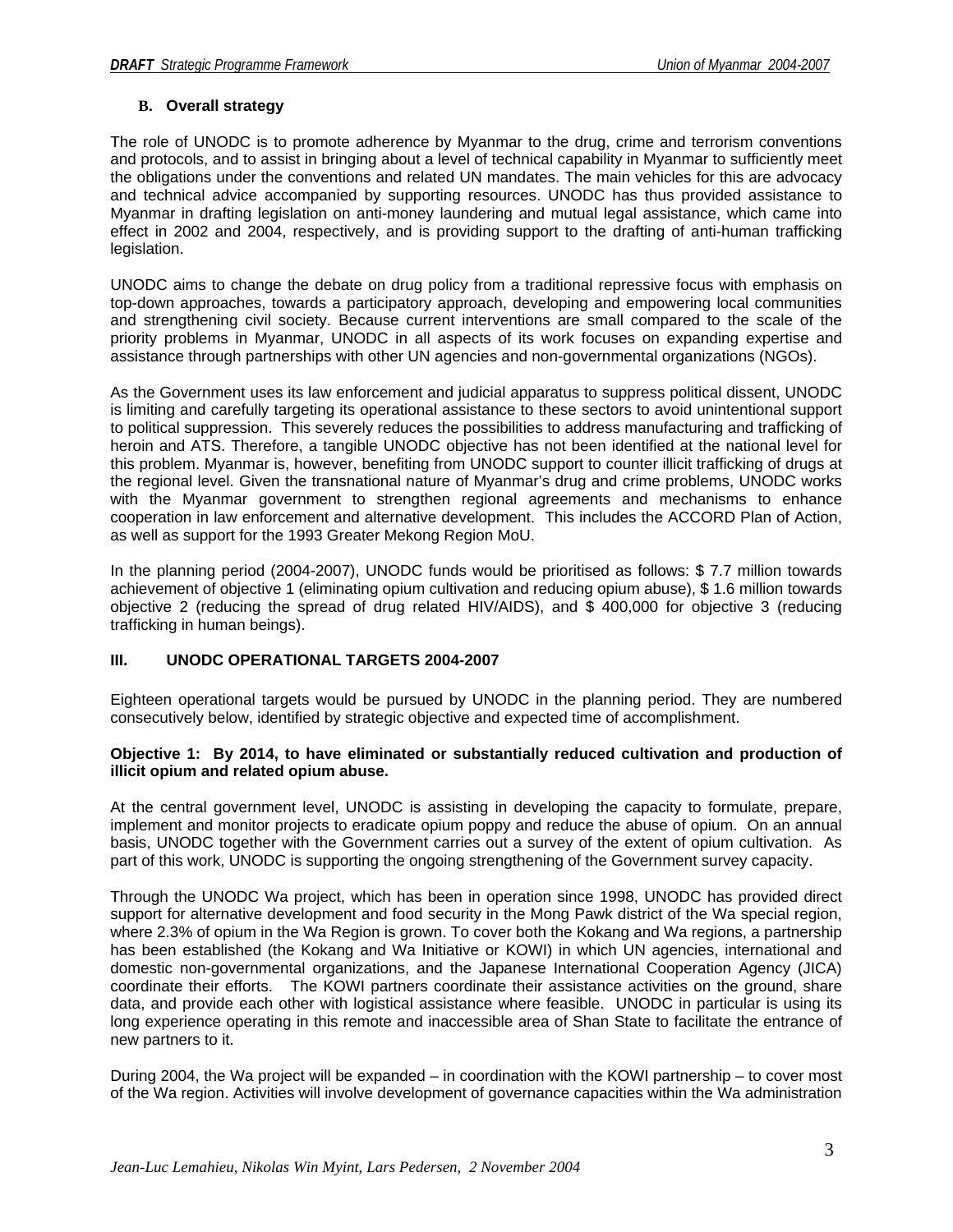and at local levels, as well as community development down to the village level with a focus on basic human needs and food security. This will include a strong drug demand reduction component, incorporating prevention and reduction of opium addiction into health and education programmes and applying a community-based approach to treatment and rehabilitation. The aim is to help prepare farmers for the imminent ban on opium cultivation through improvements in food security. An exit strategy for UNODC has also been foreseen with specific tasks to be taken over by KOWI partners.

Achievement indicators for the operational targets under this objective would include: 1) the extent of opium cultivation as measured by annual surveys, 2) household incomes after poppy cultivation is phased out, 3) improvements in food security, as well as access to health and education services, and 4) number of opium addicts (also included in the annual opium surveys), rehabilitated addicts and relapse cases. Success criteria would encompass: 1) A reduction of opum cultivation to less than 20,000 ha by 2008 and less than 1,000 ha by 2014, without food deficits or a deteriorating situation with respect to health, education and income being experienced by former opium growing families, as compared to 2003. 2) A reduction of the number of opium addicts to less than 5,000 by 2014.

#### **By mid-2004:**

**1:** To have completed the Myanmar/UNODC opium survey for 2003/2004 and strengthened the Government survey capacity. Costs: \$ 270,000. No funding requirements.

**2:** (Sub-Target under the Wa project) To have established a structure for stakeholder planning, coordination, and management in the Wa Region.

**3**: To have supported elimination of opium poppy cultivation in the Wa Region by having enabled former opium poppy growing farmers (600 families) in Mong Kar Township, Mong Pawk District to achieve food security through sustainable rice production. This would have been attained through construction of irrigation systems, development of paddy fields and education and training. Activities commenced in July 2002. Total costs: \$ 1.17 million. (\$ 275,000 in the planning period) No funding requirements.

#### **By end-2004:**

**4:** (Sub-Target under the Wa project) Community development method agreed on by partners and established as basic mechanism for planning and implementation of village development work in the Wa Region.

#### **By mid-2005:**

**5:** To have completed the Myanmar/UNODC opium survey for 2004/2005 and strengthened the Government survey capacity. Costs: \$ 330,000. Funding requirements: \$130,000.

**6:** (Sub-Target under the Wa project) To have established a database incorporating socio-economic information from opium survey, as well as data collected by FAO's FIVMIS and other surveys.

**7:** (Sub-Target under the Wa project) Performance monitoring and evaluation system established for activities in the Wa Region.

#### **By end-2005:**

**8**: (Sub-Target under the Wa project) to have in place an operational drug demand reduction system in the Wa Region.

#### **By mid-2006:**

**9:** To have completed the Myanmar/UNODC opium survey for 2005/2006 and strengthened the Government survey capacity. Costs: \$ 300,000. Funding requirements: \$ 300,000.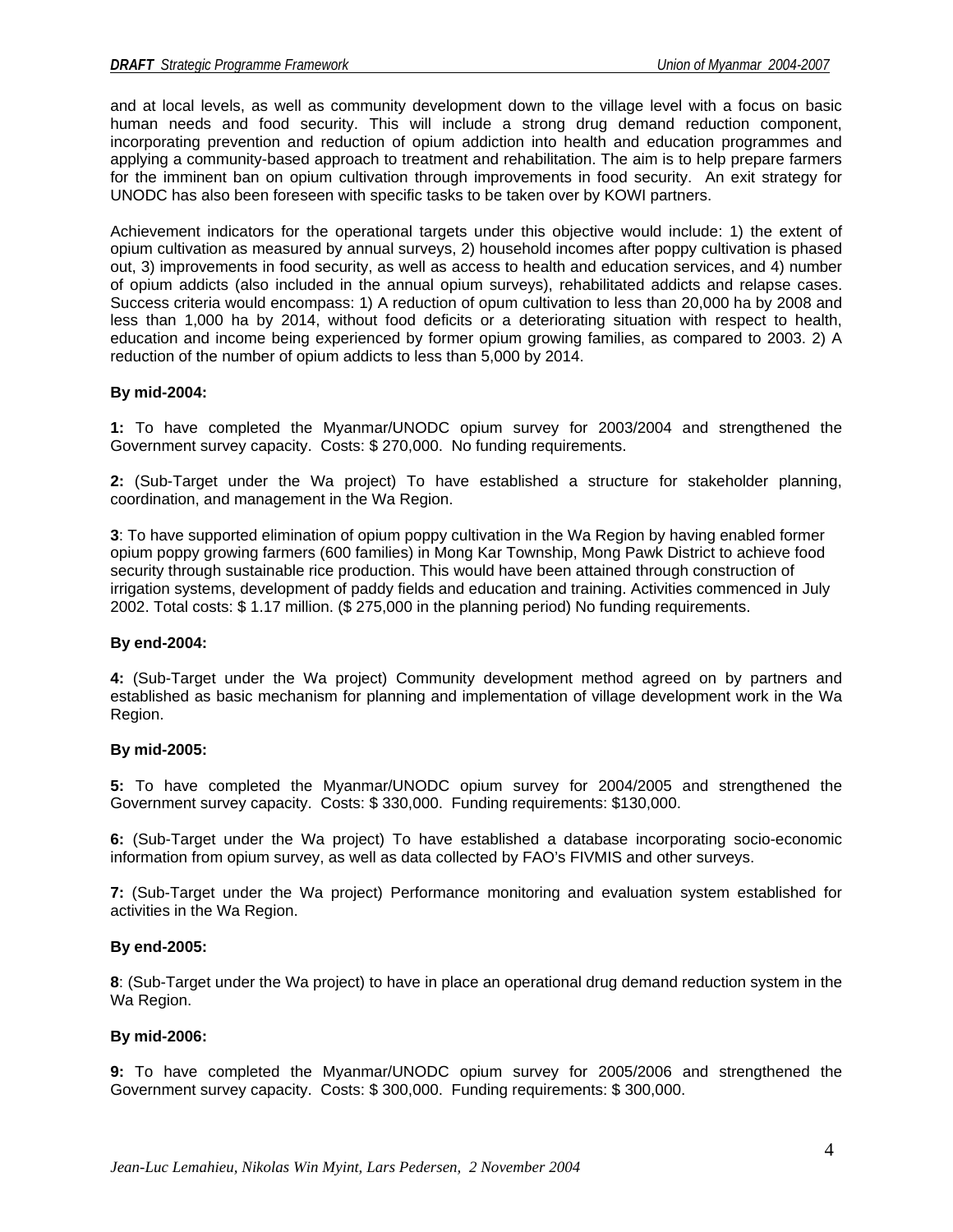## **By mid-2007:**

**10:** To have completed the Myanmar/UNODC opium survey for 2006/2007 and strengthened the Government survey capacity. Costs: \$ 300,000. Funding requirements: \$ 300,000.

#### **By end-2007:**

**11**: (End target of the Wa project) To have ensured sustainability of the opium ban to be introduced by the Wa Authority in mid-2005 (2003: 21,300 ha opium) by having enabled the peoples of the Wa Region (on a selective and prioritized basis) to obtain sustainable livelihoods. This would have been achieved through joint development planning with the Government and the Wa Authority, providing coordinated multisectoral assistance linked to village-level participatory planning throughout the Wa Region – including extensive assistance from a range of UNODC partners. Accomplishments would have encompassed a sustainable increase in agricultural and livestock production, village-based income generating activities and social development services. Environmentally sound farming practices and forest and biodiversity conservation measures would be in place, as well as a drug demand reduction system. In addition, a system would have been established through which national and international partners could take over the assistance work in the Wa Region, allowing UNODC to focus its attention on other areas where opium is cultivated. This would be the outcome of activities launched in 1998 (the Wa project). Total costs: \$ 16.8 million. \$ 6.1 million in the planning period. Funding requirements: \$ 3.9 million.

#### **Objective 2: By 2008, to have reduced significantly the spread of HIV/AIDS through injecting drug use in targeted intervention areas.**

In pursuing this objective, UNODC benefits from the extensive collaboration between UN agencies, NGOs and the Myanmar government, which in 2002 led to the development of the "Joint Plan for HIV/AIDS in Myanmar 2003-2005." The Joint Plan identifies five main areas of intervention and is financed through a joint funding mechanism, the Fund for HIV/AIDS in Myanmar (FHAM). One of the five areas identified by the Joint Plan is aimed at reducing HIV vulnerability from injecting drug use, an area in which UNODC has taken a leading role in coordinating the activities of implementing partners, reducing injecting drug use and its harmful consequences, and providing outreach activities for HIV/AIDS prevention in priority townships, as well as among the uniformed services. The emphasis of activities is on the most vulnerable areas of Myanmar, in particular the area ranging from Myitkyina in the Kachin State to Lashio in the northern Shan State. UNODC is carrying out these activities alongside other UN agencies, international and national NGOs, and government departments. Taking a holistic approach to the drug problem, UNODC is focusing not just on harm reduction, but also on reducing the demand for illicit drugs in Myanmar. UNODC is therefore carrying out primary prevention activities to raise awareness and educate people about the dangers of drug abuse, in particular targeting vulnerable youth. In selected townships and communities UNODC is providing treatment, counselling and rehabilitation for drug abusers.

Achievement indicators would include 1) reduced number of HIV/AIDS infections attributed to injecting drug use, 2) increased number of drug abusers who underwent treatment, and decrease in relapse rates and 3) increased awareness among high-risk populations of HIV/AIDS and its transmission mechanisms. Data will be collected through a drug abuse information and data collection system to be in place by early 2006. Success criteria would include a reduction by 30% or more of the number of HIV/AIDS infections due to injecting drug use in targeted intervention areas, by 2008.

## **By end-2004:**

**12**: To have a system in place which is providing outreach activities for HIV/AIDS prevention among injecting drug abusers and activities for primary prevention of HIV transmission among youth in two pilot townships (Lashio, Northern Shan State and Myitkyina, Kachin State) by having established the capacity of mental health personnel and counsellors recruited among and from IDUs to carry out the activities. Activities started in June 2000. Total budget: \$ 47,000. (\$ 16,200 in the planning period.) No funding requirements.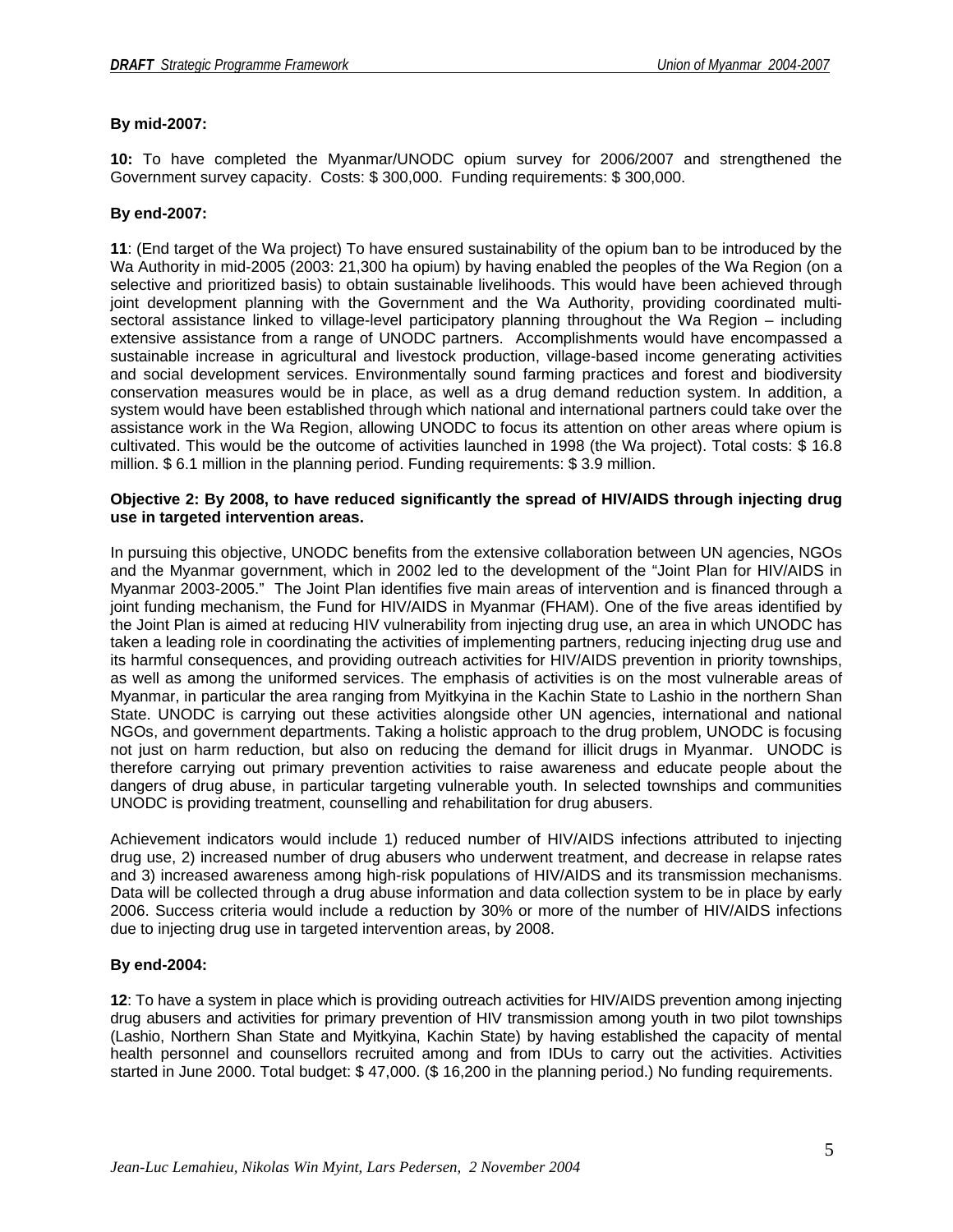# **By mid-2005:**

**13:** To have institutionalized HIV/AIDS education and prevention and principles of harm reduction within the Myanmar Police Force and increased the knowledge, awareness and reported safer behaviour amongst new recruits in the police force (about 400) and police personnel (about 100) who would have been exposed to educational activities. As a basis for this, a tailored curriculum would have been developed and incorporated in the existing training programmes for police personnel and trainers who would have been trained and integrated in a network with other HIV/AIDS support groups and organizations working in local areas. Activities started in 2004. Total budget: \$ 56,810. No funding requirements.

# **By end-2005:**

**14:** To have established the capacity of communities and local institutions in three townships (Lashio, Kutkai and Muse) in a corridor vulnerable to IDU-related HIV/AIDS transmission in the Northern Shan State (30 villages – approximately 800 addicts) to carry out community-based demand reduction programmes. These would have led to a permanent 50% reduction of the prevalence of heroin (as well as opium and ATS) abuse and improved basic socio-economic conditions of selected drug addict families. Activities started in September 2000. Total budget: \$ 414,000. (\$ 110,000 in the planning period.) Funding requirements: \$ 79,100.

## **By early-2006**:

**15:** To have catalysed, coordinated and enabled monitoring of the activities of Government and UN agencies, and NGOs aimed at reducing the transmission of HIV/AIDS among injecting drug abusers and from IDUs to the general population, having led to a legal and policy environment conducive to harm reduction. This would have been accomplished within the framework of the Injecting Drug Use Component (2) of the Joint Programme by UN agencies on HIV/AIDS in Myanmar: 2003 – 2005. Activities commenced in May 2003. Costs: \$ 723,800. (\$ 691,000 in the planning period.) Funding requirements: \$ 300,000.

## **By mid-2006:**

**16:** To have reduced injecting drug use and its harmful consequences among injecting drug abusers, their families and communities in three vulnerable townships in Kachin State (Myitkyina, Moegaung and Moehyin/Hopin) and in selected townships in Northern (Lashio, Kutkai, Muse), Southern (Taunggyi, Aungban, Pinlaung and Tiggit) and Eastern (Tachileik) Shan State, as well as Yangon and Mandalay divisions. This would have been achieved through increased availability and quality of drug treatment, detoxification, maintenance, counselling, support and rehabilitation services to IDUs, and prevention of opportunistic infections and care to people living with HIV/AIDS in institutional and non-institutional settings. (Partnership between UNODC, Medecins du Monde and CARE International.) Activities started in May 2003. Total budget: \$ 1,003,700. (\$ 672,700 in planning period.) No funding requirements.

## **Objective 3: By 2008, to have started reducing trafficking in human beings from Myanmar.**

UNODC is providing assistance to the Government in drafting an anti-trafficking law. To ensure effective application of the law UNODC would provide training for law enforcement and judicial sector personnel. To strengthen the legal response to trafficking UNODC would facilitate cooperation among government departments and between national agencies and their counterparts in neighbouring countries. Finally, UNODC would establish a mechanism to collect, analyze and share data on trafficking prosecutions.

Achievement indicators would be: 1) adoption of law against human trafficking, 2) better data on human trafficking, leading to understanding of its causes and mechanisms in Myanmar, 3) better enforcement against traffickers, as seen from trials and convictions, and 4) decreased number of persons trafficked.